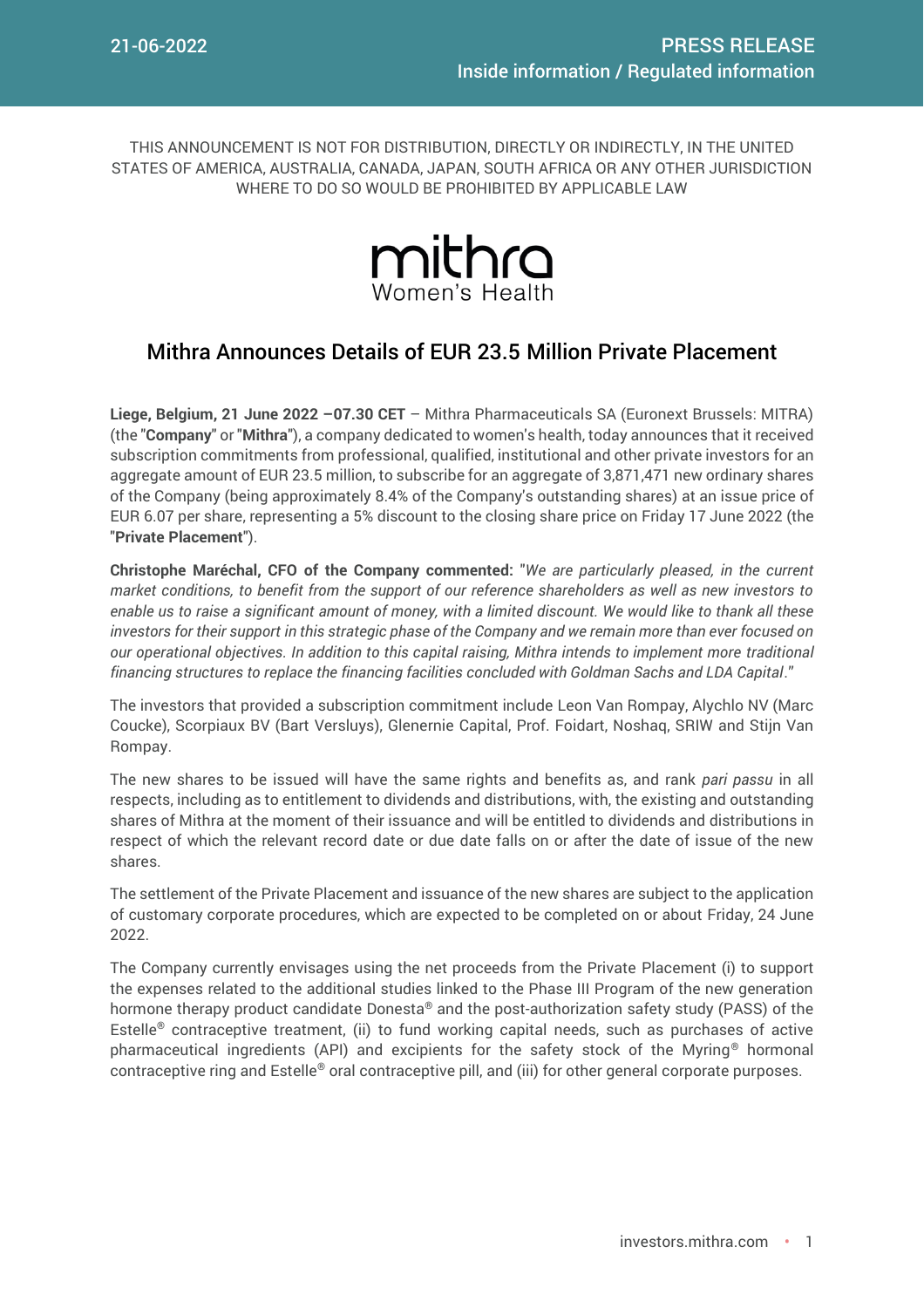The Private Placement comes in addition to other financing options that could potentially be implemented in the near and medium term $^{\rm l}$ .

\*\*\*\*\*\*\*\*

### **For more information, please contact:**

**Christophe Maréchal (CFO)** : +32 495 55 14 78 - [investorrelations@mithra.com](mailto:investorrelations@mithra.com) **Benoît Mathieu (IRO) :** +32 473 35 80 18 – [Investorrelations@mithra.com](mailto:investorrelations@mithra.com) **Maud Vanderthommen (Press) :** +32 473 58 61 04 – [press@mithra.com](mailto:press@mithra.com)

## **About Mithra**

*Mithra (Euronext: MITRA) is a Belgian biotech company dedicated to transforming Women's Health by offering new choices through innovation, with a particular focus on contraception and menopause. Mithra's goal is to develop products offering better efficacy, safety and convenience, meeting women's needs throughout their life span. Mithra explores the potential of the unique native estrogen estetrol in a wide range of applications in women health and beyond. After having successfully launched the first estetrolbased product in 2021, the contraceptive pill Estelle®, Mithra is now focusing on its second product Donesta®, the next-generation hormone therapy. Mithra also develops and manufactures complex therapeutics in the areas of contraception, menopause and hormonedependent cancers. It offers partners a complete spectrum of research, development and specialist manufacturing at its technological platform Mithra CDMO. Active in more than 100 countries around the world, Mithra has an approximate headcount of 300 staff members and is headquartered in Liège, Belgium. [www.mithra.com](http://www.mithra.com/)* 

*Donesta® is a registered trademark of Mithra Pharmaceuticals or one of its affiliates.*

## **Inside Information**

*This press release relates to the disclosure of information that qualified, or may have qualified, as inside information within the meaning of Article 7(1) of the EU Market Abuse Regulation.*

#### **Important information**

*The contents of this announcement include statements that are, or may be deemed to be, "forward-looking statements". These forward-looking statements can be identified by the use of forward-looking terminology, including the words "believes", "estimates," "anticipates", "expects", "intends", "may", "will", "plans", "continue", "ongoing", "potential", "predict", "project", "target", "seek" or "should", and include statements the Company makes concerning the intended results of its strategy. By their nature, forward-looking statements involve risks and uncertainties and readers are cautioned that any such forward-looking statements are not guarantees of future performance. The Company's actual results may differ materially from those predicted by the forward-looking statements. The Company undertakes no obligation to publicly update or revise forward-looking statements, except as may be required by law.*

*The information contained in this announcement is for general information only and does not purport to be full or complete. This announcement does not constitute, or form part of, an offer to sell or issue, or any solicitation of an offer to purchase or subscribe for shares, and any purchase of, subscription for or application for, shares. This announcement and the information contained herein are not for publication, distribution or release in, or into, directly or indirectly, the United States of America, Australia, Canada, Japan,* 

 $\overline{a}$ 

<sup>&</sup>lt;sup>1</sup> [Mithra's press release 20/06/2022](https://investors.mithra.com/en/press-releases/)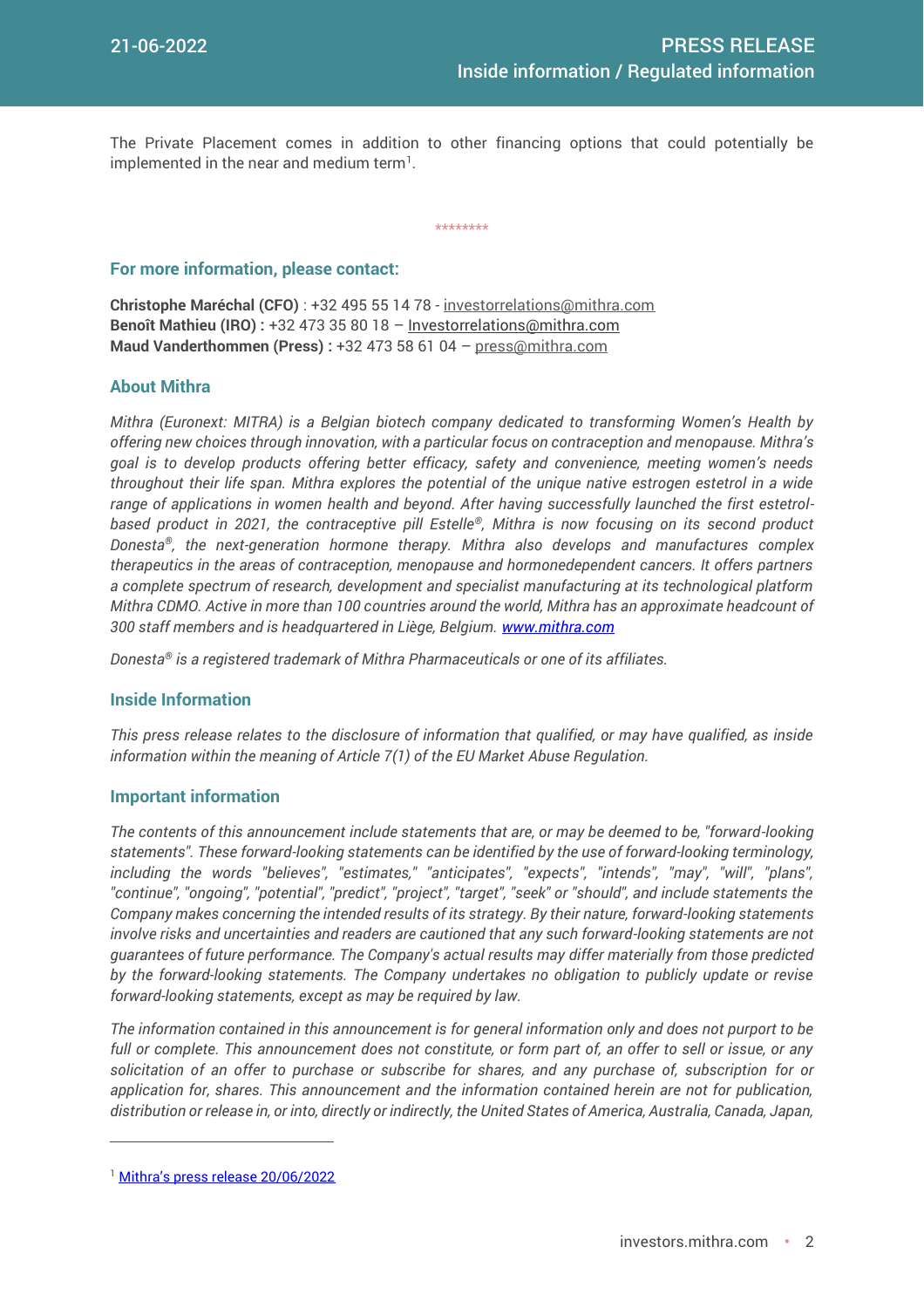*South Africa or any other jurisdiction where to do so would be prohibited by applicable law or require registration thereof in, such jurisdiction. Any persons reading this announcement should inform themselves of and observe any such restrictions.*

*This announcement is not for distribution, directly or indirectly, in or into the United States. It does not constitute or form a part of any offer or solicitation to purchase or subscribe for securities in the United States. The securities referred to herein have not been and will not be registered under the U.S. Securities Act of 1933, as amended from time to time (the "U.S. Securities Act"), and the securities may not be offered or sold in the United States (as defined in Regulation S under the U.S. Securities Act) unless these securities are registered under the U.S. Securities Act, or an exemption from the registration requirements of the U.S. Securities Act is available. The Company and its affiliates have not registered, and do not intend to register, any portion of the offering or placement of the securities concerned in the United States, and do not intend to conduct a public offering of securities in the United States.* 

*Any offer or placement of securities to which this announcement relates is only addressed to and directed at persons in the United Kingdom and member states of the European Economic Area (the "EEA") (each a "Member State") who are "qualified investors" within the meaning of Article 2(e) of Regulation 2017/1129 of the European Parliament and of the Council of 14 June 2017 on the prospectus to be published when securities are offered to the public or admitted to trading on a regulated market, and repealing Directive 2003/71/EC, as amended from time to time, to the extent implemented in the relevant Member State of the EEA) and any implementing measure in each relevant Member State of the EEA or, for the United Kingdom,*  as it forms part of retained EU law as defined in the EU (Withdrawal) Act 2018 (the "Prospectus Regulation") *("Qualified Investors"), or such other investors as shall not constitute an offer to the public within the meaning of Article 3.1 of the Prospectus Regulation. Each person in the United Kingdom or a Member State who initially acquires any of the Company's securities or to whom any offer or placement of the Company's securities may be made and, to the extent applicable, any funds on behalf of which such person is acquiring the Company's securities that are located in the United Kingdom or a Member State will be deemed to have represented, acknowledged and agreed that it is a Qualified Investor.*

*In addition, any offer or placement of securities to which this announcement relates is in the United Kingdom, being distributed only to, and is directed only at, (i) persons who have professional experience in matters relating to investments falling within Article 19(5) of the Financial Services and Markets Act 2000 (Financial Promotion) Order 2005, as amended from time to time (the "Order"), (ii) high net worth entities etc. falling within Article 49(2)(a) to (d) of the Order, and (iii) any other person to whom it may otherwise lawfully be communicated (all such persons together being referred to as 'relevant persons'). The offering or placement of securities to which this announcement relates will only be available to, and any invitation, offer or agreement to subscribe for, purchase, or otherwise acquire securities will be engaged in only with relevant persons. Any person who is not a relevant person should not act or rely on this announcement or any of its contents.*

*This communication is not a prospectus for the purposes of the Prospectus Regulation. This communication cannot be used as basis for any investment agreement or decision. Acquiring investments to which this announcement relates may expose an investor to a significant risk of losing the entire amount invested. Persons considering making such investments should consult an authorised person specialising in advising on such investments. This announcement does not constitute a recommendation concerning the securities referred to herein.*

*No announcement or information regarding the offering, listing or securities of the Company referred to above may be disseminated to the public in jurisdictions where a prior registration or approval is required for such purpose. No steps have been taken, or will be taken, for the offering or listing of securities of the Company in any jurisdiction where such steps would be required, except for the admission of the new shares on the regulated market of Euronext Brussels. The issue, exercise, or sale of, and the subscription for or purchase of, securities of the Company are subject to special legal or statutory restrictions in certain*